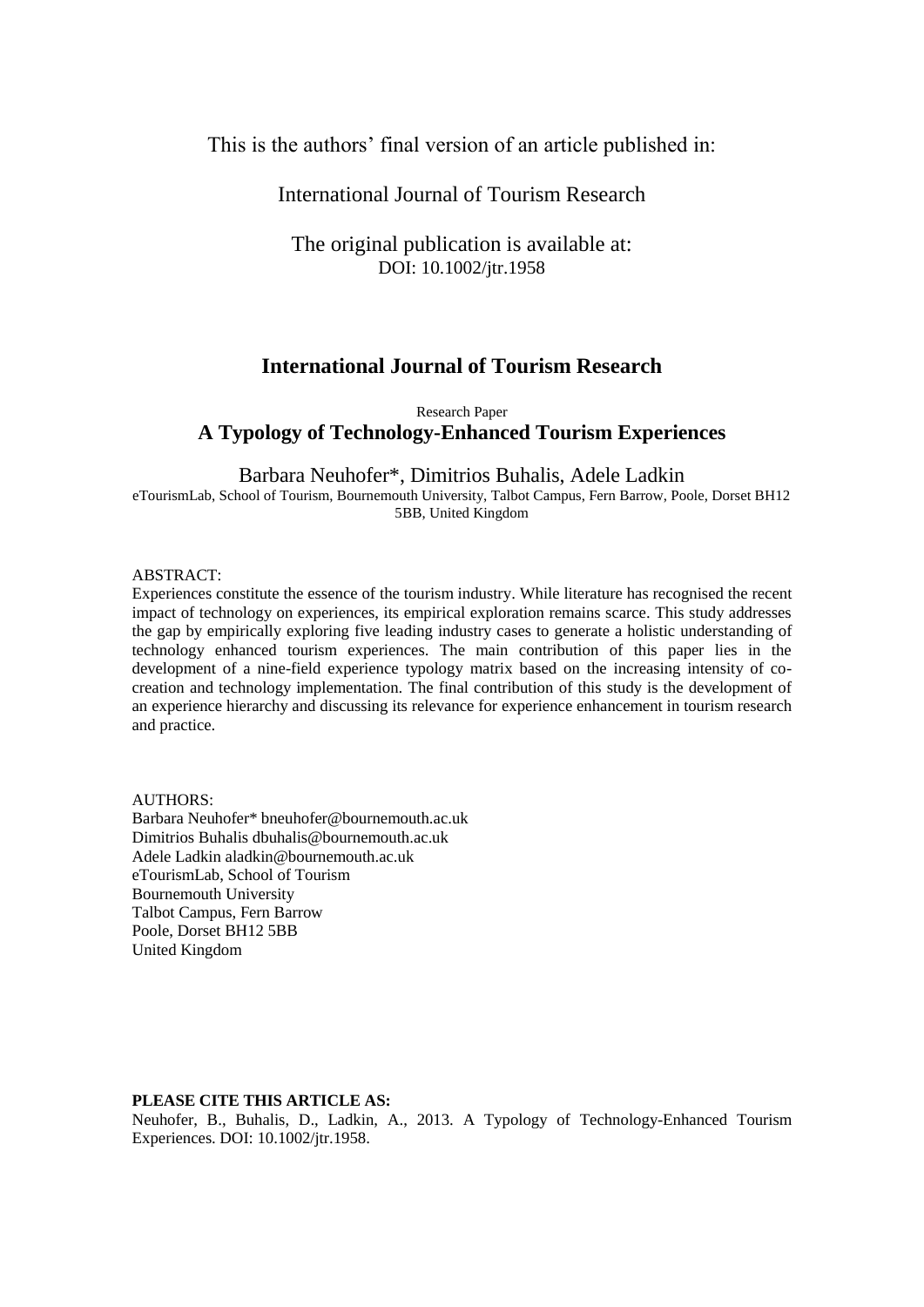# **A Typology of Technology-enhanced Tourism Experiences**

### **Abstract**

Experiences constitute the essence of the tourism industry. While literature has recognised the recent impact of technology on experiences, its empirical exploration remains scarce. This study addresses the gap by empirically exploring five leading industry cases to generate a holistic understanding of technology enhanced tourism experiences. The main contribution of this paper lies in the development of a nine-field experience typology matrix based on the increasing intensity of co-creation and technology implementation. The final contribution of this study is the development of an experience hierarchy and discussing its relevance for experience enhancement in tourism research and practice.

**Keywords:** Tourism experiences; co-creation; technology; best practice; case study; experience typology;

#### **1 Introduction**

In recent years consumers have been increasingly in search of experiences [\(Pine and Gilmore, 1999\)](#page-14-0). Due to its dynamic nature, the tourism experience is undergoing constant change characterised by the growing importance of consumer involvement, co-creation and the implementation of technology. The strategic adoption of information and communication technologies (ICTs) in tourism per se is not new [\(Buhalis,](#page-12-0)  [1998\)](#page-12-0). Tourism, as a service-intense industry has gone for many decades hand in hand with technology and embraced the potential inherent in its latest developments [\(Buhalis and Law, 2008\)](#page-12-1). However, what has changed significantly is that technology has not only become an integral part of tourism but has revolutionised the way travel is planned [\(Buhalis, 2003\)](#page-12-2), business is conducted [\(Buhalis and Licata, 2002\)](#page-12-3) and tourism services and experiences are created and consumed [\(Stamboulis and Skayannis, 2003\)](#page-15-0). This has opened new opportunities, challenges and potential in the field [\(Gretzel et al., 2006a\)](#page-13-0).

The integration of ICTs has particularly benefited the facilitation of experiences. With new technologies being developed, new types of tourist activities are emerging that can both transform conventional experiences and result in the emergence of new types of tourism experiences. These new experiences, manifested as immersive virtual [\(Guttentag, 2010\)](#page-13-1), augmented-reality [\(Yovcheva et al., 2013\)](#page-15-1) or technology-mediated experiences, are predicted to be richer, more participatory and facilitated through multiple media [\(Gretzel and Jamal, 2009\)](#page-13-2). In these experiences, technology can function either as a mediator or become the core experience itself [\(McCarthy and Wright, 2004\)](#page-14-1). Thus, [Gretzel and Jamal](#page-13-2)  [\(2009\)](#page-13-2) question the traditional understanding of tourism experiences. It is necessary to capture the current changes [\(Huang and Hsu, 2010\)](#page-13-3), whereby it is not the technological development itself but the integration of technology into the experiences which is of interest [\(Darmer and Sundbo, 2008\)](#page-13-4). Existing literature however appears to have insufficiently addressed these changes, as scholars still report a major gap in understanding the role of technology in experiences [\(Beeton et al., 2006;](#page-12-4) [Tussyadiah and Fesenmaier,](#page-15-2)  [2007\)](#page-15-2). Many studies to date have discussed the impact of single types of technologies, such as the Internet, virtual worlds [\(Binkhorst and Den Dekker, 2009\)](#page-12-5), blogs and micro-blogging [\(Wang and](#page-15-3)  [Fesenmaier, 2004\)](#page-15-3) as well as social media and networking platforms [\(Fotis et al., 2011\)](#page-13-5), while lacking to recognise multiple technologies in transforming the nature of tourism experiences.

To date only a few studies have attempted to discuss tourism experiences and the impact of technology from a more complete perspective. [Neuhofer and Buhalis \(2012\)](#page-14-2) introduce the concept of technology enhanced tourism experiences and provide a conceptualisation for developing an integrated understanding of experiences by combining the elements of experiences, co-creation and technology. They argue that there is a major gap in researching, understanding and managing technology enhanced experiences in tourism research and practice alike. Given the insufficiencies in the literature and these recent claims, this study aims to provide a first empirical exploration of the technology enhanced tourism experience concept by means of a case study approach. This paper first provides a theoretical review of tourism experiences, co-creation and ICTs developments, followed by the outline of the methodological approach and the data collection process employed. In conducting a cross-case analysis, the paper presents findings in terms of level of co-creation and technology, allowing for a two-fold theoretical contribution. It develops an experience typology matrix offering a tool for categorisation in which the single cases are pinpointed and discussed. In developing the matrix further, an experience hierarchy is presented as a useful instrument for differentiation of four main levels of technology enhanced tourism experiences.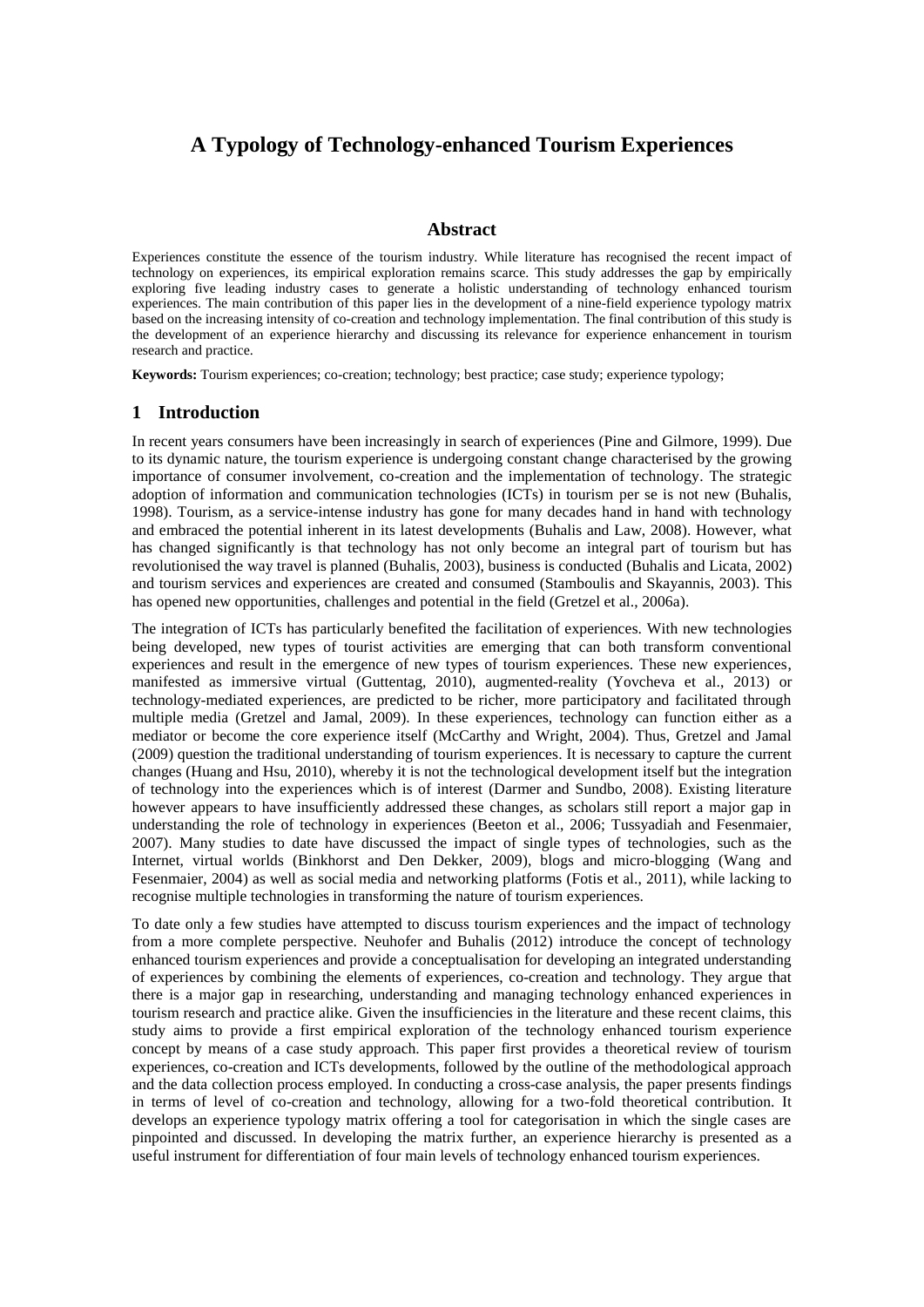## **2 Theoretical framework**

### **2.1 Tourism experience theory**

Experiences constitute a renowned notion with multiple meanings inherent. According to [Jennings et al.](#page-14-3)  [\(2009\)](#page-14-3) the term experience is not novel for understanding human interactions with people, space, products, services or cultures. The term experience was first noted in the 1960s and since then, there has been a wide discussion of its meanings and understanding in literature. The English word "experience" can be understood as a neutral, vague and highly ambiguous term, which generally describes all kind of things that a person has ever undergone [\(Aho, 2001\)](#page-12-6). With its discussion in different scientific disciplines, distinct definitions of an experience have evolved over time [\(Caru and Cova, 2003\)](#page-12-7). The sociological and psychological views coincide by portraying the experience as a subjective and cognitive activity of an individual human being [\(Larsen, 2007\)](#page-14-4), in which knowledge and skills are acquired in the involvement in or exposure to a specific event and the emotions, feelings and sensations triggered during that experience [\(Ismail, 2010\)](#page-14-5). The emphasis on experience in tourism and marketing is relatively recent [\(Jennings et al.,](#page-14-3)  [2009\)](#page-14-3). From a marketing perspective, experiences have been defined as a personal occurrence with highly emotional significance obtained by the consumption of products and services [\(Holbrook and Hirschman,](#page-13-6)  [1982\)](#page-13-6). In the context of tourism, experiences represents a complex construct, which has been postulated as distinct from everyday life experiences [\(Cohen, 1979;](#page-13-7) [MacCannell, 1973;](#page-14-6) [Turner and Ash, 1975\)](#page-15-4).

Experiences have constituted an important concept in tourism studies and the industry [\(Uriely, 2005\)](#page-15-5) since the establishment of early literature in the 1970s (e.g. [Cohen, 1979;](#page-13-7) [Csikszentmihalyi, 1975;](#page-13-8) [MacCannell, 1973\)](#page-14-6). This is because tourism is determined by a high level of interactions of the tourism system, its people and the individual human being as the tourist [\(e.g. Larsen, 2007\)](#page-14-4). These interactions lead to the formation of individual tourist experiences [\(Mossberg, 2003\)](#page-14-7), which are obtained at the moment of value creation when tourism production and consumption meet [\(Andersson, 2007\)](#page-12-8). The current body of literature confirms the persistent relevance of this topic [\(Cutler and Carmichael, 2010;](#page-13-9) [Kim et al., 2011;](#page-14-8) [Morgan et al., 2010;](#page-14-9) [Darmer and Sundbo, 2008;](#page-13-4) [Tung and Ritchie, 2011\)](#page-15-6). While a lot of work has been dedicated to the theoretical advancement of experiences, further exploration is still needed [\(Ritchie and Hudson, 2009\)](#page-15-7). Considering the dynamic nature of the tourism industry, experiences are subject to constant evolvement and change. Two of the most significant advances in the area of experiences constitute the increasing level of co-creation and integration of ICTs.

#### **2.2 Co-creation theory**

Co-creation, defined as the "joint creation of value by the company and the customer" [\(Prahalad and](#page-14-10)  [Ramaswamy, 2004a, p.8\)](#page-14-10) has become a key notion in experience creation. With consumers having becoming more powerful and actively involved, the traditional creation of experiences has undergone a transformation [\(Prahalad and Ramaswamy, 2004a\)](#page-14-10). Until recently, tourism experiences were mainly designed, created and staged as suggested by the principles of the experience economy [\(Pine and](#page-14-0)  [Gilmore, 1999\)](#page-14-0). The process of staging and delivering experiences has widely been revised due to its business-oriented, one-directed and superficial nature. As consumers are more empowered, particularly since the emergence of the Internet, consumers are recognised in a more active role in the creation of experiences. The notion of co-creation builds on these very principles.

[Prahalad and Ramaswamy \(2004a\)](#page-14-10), one of the first to establish this concept, claim that experience creation is characterised by active consumers who play the primary part in co-creating their experiences. This movement has changed the traditional roles between companies and consumers. Co-creation advocates the individual human being, rather than the company, as the starting point of the experience [\(Binkhorst and Den Dekker, 2009\)](#page-12-5). Thus, it has become an essential task for companies to recognise consumers and their needs to co-create experiences and value together. Recently, this movement has been widely discussed in literature indicating the high relevance of co-creation experiences in both theory and practice [\(Huang and Hsu, 2010;](#page-13-3) [Prebensen and Foss, 2011;](#page-14-11) [Ramaswamy, 2011;](#page-15-8) [Vargo and Lusch, 2004\)](#page-15-9). In addition to the amount of studies discussing co-creation experiences, authors have recognised the impact of ICTs as a major change of tourism experiences. With experiences being increasingly mediated by technology [\(Tussyadiah and Fesenmaier, 2007\)](#page-15-2), the recent developments of ICTs in the tourism industry and tourism experiences are reviewed in subsequence.

#### **2.3 Information and communication technologies: From Web 1.0 to Social Networks**

There exists a great amount of ICTs available to potentially influence and enhance tourist experiences [\(Law et al., 2009\)](#page-14-12). ICTs can generally be understood as a wide range of technologies including hardware,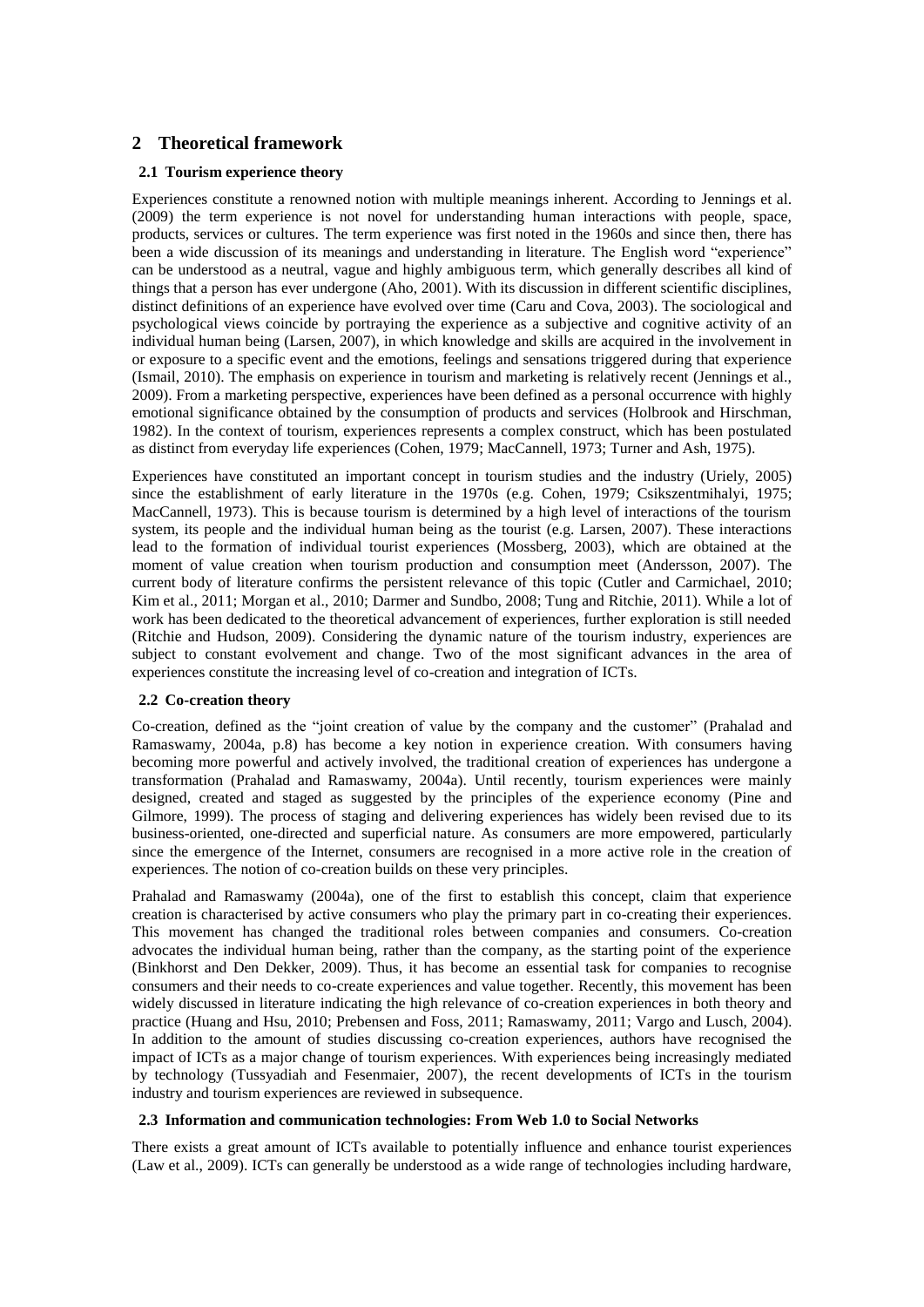software, groupware, netware and humanware [\(Buhalis, 2003\)](#page-12-2). These different systems are accumulated under the umbrella of ICTs, while distinctions between hardware equipment and software often blur [\(Werthner and Klein, 1999\)](#page-15-10). The synergies of these systems build tools for communication and information and render ICTs an integrated system of networked systems [\(Buhalis and Jun, 2011\)](#page-12-9). Accordingly, [Buhalis \(2003, p. 7\)](#page-12-2) defines ICTs as "the entire range of electronic tools, which facilitate the operational and strategic management of organisations by enabling them to manage their information, functions and processes as well as to communicate interactively with their stakeholders for achieving their mission and objectives".

The Internet, as the most important innovation since the printing press [\(Hoffman, 2000\)](#page-13-10), provides a technology which has not only changed how individuals interact with each other but has altered the role of human beings in society [\(Barwise et al., 2006\)](#page-12-10). As such, it has impacted on the nature of the tourism industry like any other industry [\(Schmallegger and Carson, 2008\)](#page-15-11) arguably as main determinant for the competitiveness of tourism organisations [\(Buhalis, 1998;](#page-12-0) [Poon, 1993;](#page-14-13) [Sheldon, 1997\)](#page-15-12). The development of the tourism industry has gone hand in hand with the progress of ICTs for more than three decades and shown a high interest in the strategic exploitation of ICTs to manage information, enhance efficiencies and communicate more effectively [\(Law et al., 2009\)](#page-14-12). ICTs have become key elements in all operative, structural, strategic and marketing levels to enable interactions among suppliers, intermediaries and consumers on a global basis [\(Buhalis and Law, 2008;](#page-12-1) [Egger and Buhalis, 2008\)](#page-13-11).

With the proliferation of the Internet, new forms of communication have appeared [\(Ramaswamy and](#page-15-13)  [Gouillart, 2008\)](#page-15-13). The shift from the Web 1.0 to the Web 2.0 and its inherent social networking has been one of the most significant technological developments over the past few years [\(Dwivedi et al., 2012;](#page-13-12) [Fotis et al., 2011;](#page-13-5) [Hays et al., 2012;](#page-13-13) [Sigala, 2009;](#page-15-14) [Xiang and Gretzel, 2010\)](#page-15-15). The variety of tools in the Web 2.0 comprising blogs, videos, wikis, chat rooms or podcasts have empowered individuals to generate content and share and experiences on an unprecedented scale [\(Tussyadiah and Fesenmaier, 2009\)](#page-15-16). Encouraged by the interactive nature of the Web 2.0, users are enabled to take part in designing services with the company [\(Sigala, 2009\)](#page-15-14), influence the online reputation as well as branding of organisations around the world [\(Inversini et al., 2010\)](#page-14-14). ICTs have had enormous effects on the way in which the tourism experience is created [\(Stamboulis and Skayannis, 2003;](#page-15-0) [Tussyadiah and Fesenmaier, 2007\)](#page-15-2). While technology can function in multiple roles as a creator, enhancer or destroyer of the experience [\(Stipanuk, 1993\)](#page-15-17), its integral part of many contemporary tourism experiences cannot be ignored. In leading to more personalised, meaningful and intense co-creation experiences [\(Prahalad and Ramaswamy,](#page-14-10)  [2004a\)](#page-14-10), the main interest of tourism subsequently lies in exploring the potential of ICTs, and particularly social networking, as strategic instruments to positively enhance tourism experiences.

#### **2.4 Enhancement of experiences**

In reviewing the advances in co-creation and technology, it appears that both developments are critical potential contributors to the enhancement of experiences. With increasing competition in the domain of tourism experiences, the main potential for improvement will lie in the exploration of maximising both parameters of co-creation and technology. Numerous studies have confirmed the opportunities in using ICTs to support experience co-creation in several different ways [\(Gretzel and Jamal, 2009;](#page-13-2) [Tussyadiah](#page-15-2)  [and Fesenmaier, 2007;](#page-15-2) [Tussyadiah and Fesenmaier, 2009\)](#page-15-16). The latest technological advances, such as online booking tools or virtual tourist communities, mobile devices or virtual life enable companies and consumers to enhance experiences. For instance, by adopting mobile devices on the move, tourists can construct new experiences by attaching personal meaning to them [\(Gretzel and Jamal, 2009\)](#page-13-2), while the use of social networks allows tourists to engage, communicate and co-create in the online world. Interactive tourism organisation websites and their social media presence moreover enable tourists to personalise services and experiences by giving them the possibility to change settings, adapt to personal preferences and determine information for their specific needs and requirements. As a result, ICTs empower tourists and facilitate the co-creation [\(Prahalad and Ramaswamy, 2004a\)](#page-14-10) of richer [\(Tussyadiah](#page-15-2)  [and Fesenmaier, 2007\)](#page-15-2) and more personalised tourism experiences [\(Niininen et al., 2007;](#page-14-15) [Sandström et](#page-15-18)  [al., 2008\)](#page-15-18). Hence, technologies are not only altering current experiences but also lead to new types of tourist experiences [\(Darmer and Sundbo, 2008;](#page-13-4) [Gretzel and Jamal, 2009\)](#page-13-2).

Literature confirms the significance of ICTs in the tourism experience [\(Cho et al., 2002;](#page-13-14) [Green, 2002;](#page-13-15) [Gretzel et al., 2006b;](#page-13-16) [Huang et al., 2010;](#page-14-16) [Mossberg, 2003\)](#page-14-7). Yet, the majority of the existing work has merely emphasised the impact or role of technologies [\(e.g. Binkhorst and Den Dekker, 2009\)](#page-12-5), while theoretical and empirical investigations remain scarce. This is exemplified by studies naming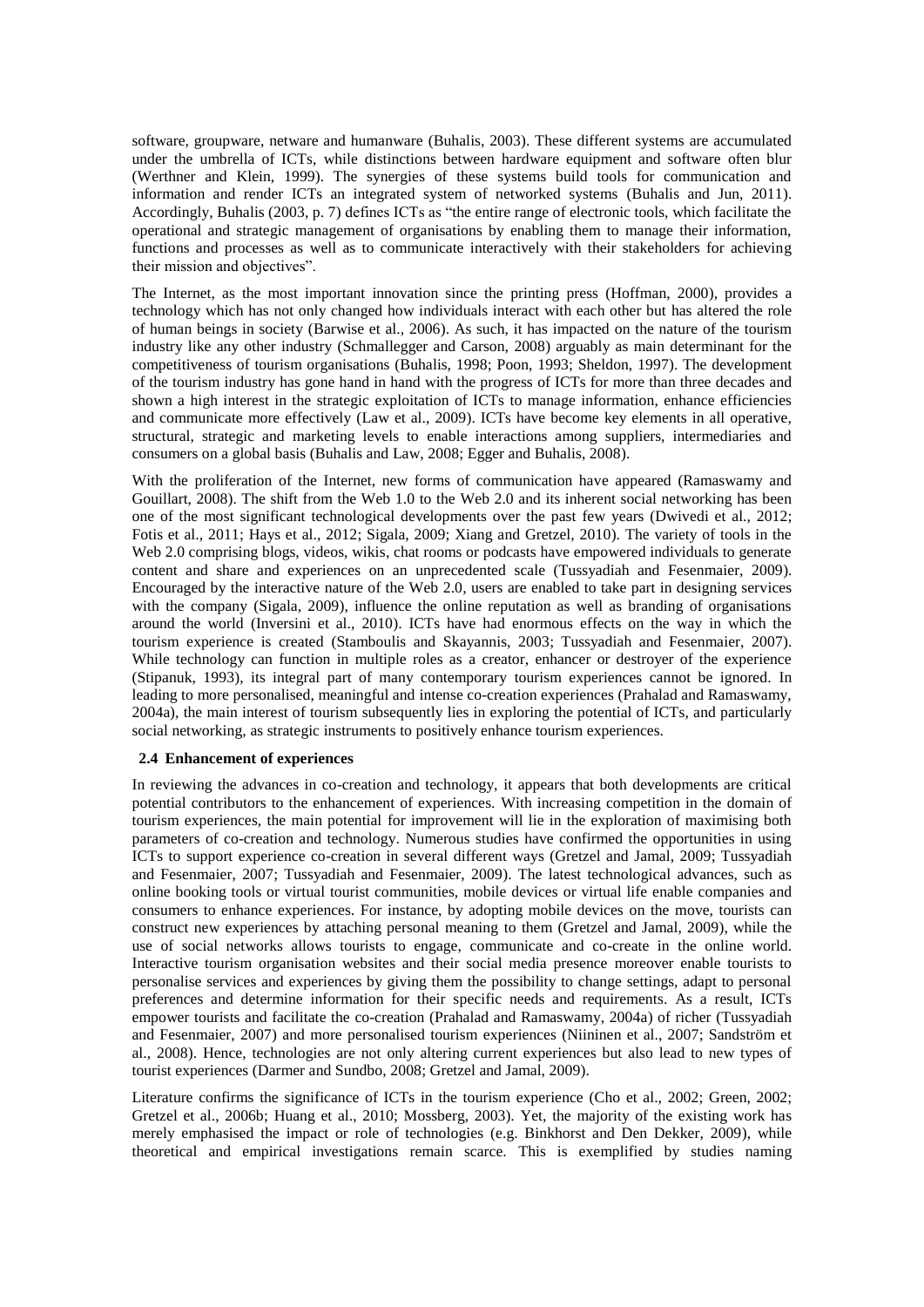technologies influencing the tourist experience, such as the Internet, virtual communities or Second Life [\(Binkhorst and Den Dekker,](#page-12-5) 2009), social networking platforms, blogs or microblogging like Twitter [\(Wang and Fesenmaier, 2004\)](#page-15-3), Facebook, YouTube or Wikipedia [\(Ramaswamy, 2009\)](#page-14-17) or virtual worlds and social networking sites [\(Shaw et al., 2011\)](#page-15-19). Empirical work to date has predominantly focused on the examination of specific technologies in tourism experiences, such as media [\(Gretzel et al., 2011\)](#page-13-17), mobile guides [\(Tussyadiah and Fesenmaier, 2007\)](#page-15-2), videos [\(Tussyadiah and Fesenmaier, 2009\)](#page-15-16) or smartphones [\(Wang et al., 2012\)](#page-15-20). A holistic exploration of experiences through the combination of co-creation and technology is however missing. Only recently, the conceptual work by [Neuhofer and Buhalis \(2012\)](#page-14-2) has raised the need to not only recognise single technologies influencing the tourist experience, but to develop a more holistic understanding. By unifying the three elements of the tourism experience, experience cocreation and multiple ICTs, technology enhanced tourism experiences can emerge as a new framework for tourism research (see Figure 1). This study therefore aims to investigate this concept empirically and adopt a holistic perspective that seeks to understand a) what types of technologies are used in the experience, b) how does the increasing intensity of technology and co-creation determine the experience, c) what constitutes a technology enhanced tourism experience and d) what levels of technology enhanced tourism experiences can be differentiated, by adopting a case study methodology.



(Adapted from Neuhofer and Buhalis, 2012, p.4)

**Figure 1. Framework technology-enhanced tourism experiences.**

### **3 Methodology**

In order to understand how to create successful experiences, tourism providers currently rely on best practice examples of the industry [\(Binkhorst and Den Dekker, 2009\)](#page-12-5). Whilst the concept of best practice is generally vaguely defined, it has become a popular term in business to describe leading industry cases as role models to increase success [\(Hallencreutz and Turner, 2011\)](#page-13-18). Accordingly, best practice is understood as business excellence in a particular benchmark, award winning, the most popular or widespread practice or an evidence for a success story [\(Todaro, 2002\)](#page-15-21). Given the dearth of businesses creating technology enhanced experiences in practice, this study investigates outstanding tourism best practice companies in order to develop an empirically-grounded understanding of technology enhanced tourism experiences. For this purpose, a case study approach is adopted, which is particularly useful when exploring a contemporary phenomenon within its real-life context for which multiple sources of evidence are needed [\(Yin, 2003b\)](#page-15-22). The rationale for using case studies moreover lies in its suitability as an ideal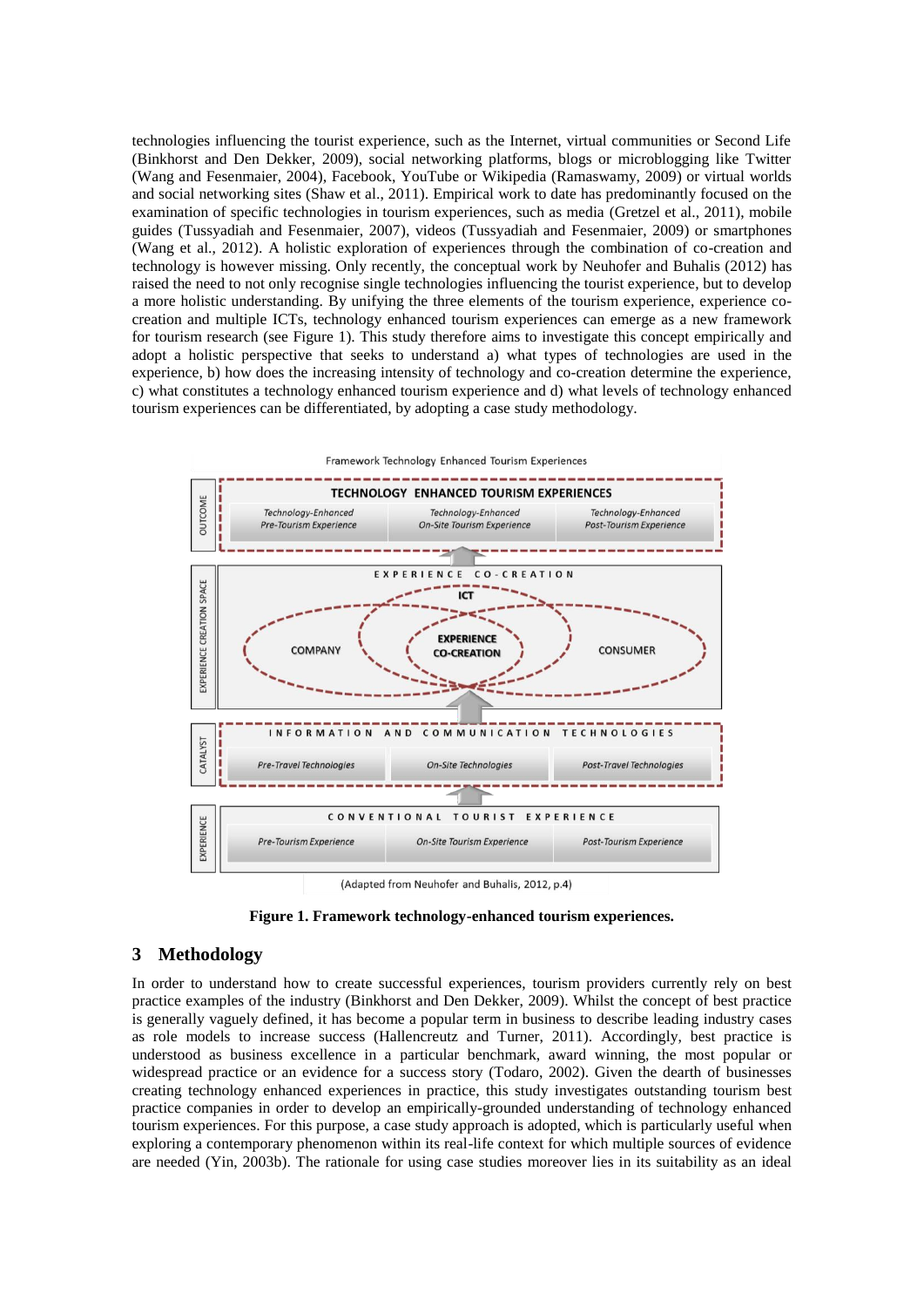methodology in both tourism [\(Gray and Campbell, 2007\)](#page-13-19) and the field of information systems when technology is dynamic, changing and newly implemented [\(Pare, 2001\)](#page-14-18).

To address this enquiry, the study favoured multiple over single case studies to examine the full complexity of the phenomenon and enhancing the generalisability of the theory to propose [\(Yin, 2003b\)](#page-15-22). Purposive sampling was employed, which proved to be particularly suitable, as the goal was to gain an indepth understanding of what is taking place in the particular context of tourism experiences. The main focus thereby lay on the "process rather than outcomes, in context rather than a specific variable, in discovery rather than confirmation" (Merriam, 1998, p. 19). In terms of the number of cases, the study followed [Yin \(2003a\)](#page-15-23) who argues that the sample size represents a matter of judgmental choice. While traditional sampling logic aims to yield representativeness across the population, in case study logic it is not a large sample size but the number of cases determined by theoretical saturation, which is critical [\(Yin, 2003a\)](#page-15-23). For the case selection, companies meeting a set of pre-defined criteria were eligible to be included in the study, such as to a) represent the context of the tourism and hospitality industry, b) represent a best practice example in showing evidence of successful current realisation of technology enhanced tourism experiences. In line with [Flyvbjerg \(2011\)](#page-13-20) who suggests a maximum variation of cases, organisations reflecting a distinct mix of characteristics were identified to allow for diverse perspectives and in turn increased generalisability of the results. Organisations were researched online and identified based on the prerequisites for a total period of two months in autumn 2011. In this process, 17 suitable companies were contacted via email and invited to participate in a workshop on the research topic. Due to geographical distance, unavailability on the specific time or date, the recruitment process resulted in a total number of five companies agreeing to participate in a half-day workshop in London, UK.

The selected cases encompass various industry sectors, including a destination, restaurant and hospitality businesses and an online tourism platform. Each company was represented by its top-management, including founders, CEOs, general managers and departmental managers who all showcased their respective approach to experience creation to an expert audience of 25 people. The workshop started with an introductory presentation to set the scene for the subject, followed by 30-minute company presentations and an interactive discussion with the present audience. Informal interviews with the representatives followed to elicit key information about the company's background, role in experience creation, rationale for ICTs use, specific ICTs use in different travel stages, potential customer value as well as future plans for experience creation. As the major strength of case study research, multiple sources were integrated [\(Yin, 2003b\)](#page-15-22) including documentary information, informal interviews and participant observation. Documentary information, comprising company reports, business plans, press releases, and conference presentations, fulfilled the purpose to understand the companies' efforts of experience enhancement. Informational interviews with the representatives allowed for an in-depth understanding of leading real life cases, while direct observations through visits to the case study sites and online-spaces allowed getting a technology-enhanced experience firsthand. Through the use of multiple sources of evidence, rich data was obtained and the construct validity could be enhanced significantly. In the analysis process, data were triangulated, allowing for a convergence of evidence and a cross-case analysis by means of a qualitative template analysis [\(Miles and Huberman, 1994\)](#page-14-19) to categorise findings based on the conceptual framework presented above (Figure 1). Table 1 below outlines the best practice companies, their respective industry sector and the rationale for the choice.

| Case<br>Nr. | Company                   | Industry<br><b>Sector</b> | <b>Rationale</b><br><b>Choice</b>                                                          |
|-------------|---------------------------|---------------------------|--------------------------------------------------------------------------------------------|
|             | PixMeAway                 | Web $2.0$                 | Picture-based search and recommendation engine for travel<br>inspiration                   |
|             | Inamo Restaurant          | Hospitality               | Interactive ordering system for a digital dining experience                                |
|             | VisitBritain              | Destination               | Engagement and experience co-creation through social networking<br>and mobile applications |
| 4           | <b>Hotel Lugano Dante</b> | Hospitality               | Mobile Happy Guest Relationship Management tool for experience<br>personalisation          |
|             | Sol Meliá Hotels          | Hospitality               | Engagement and one-to-one co-creation through social networking                            |

**Table 1. Case study outline**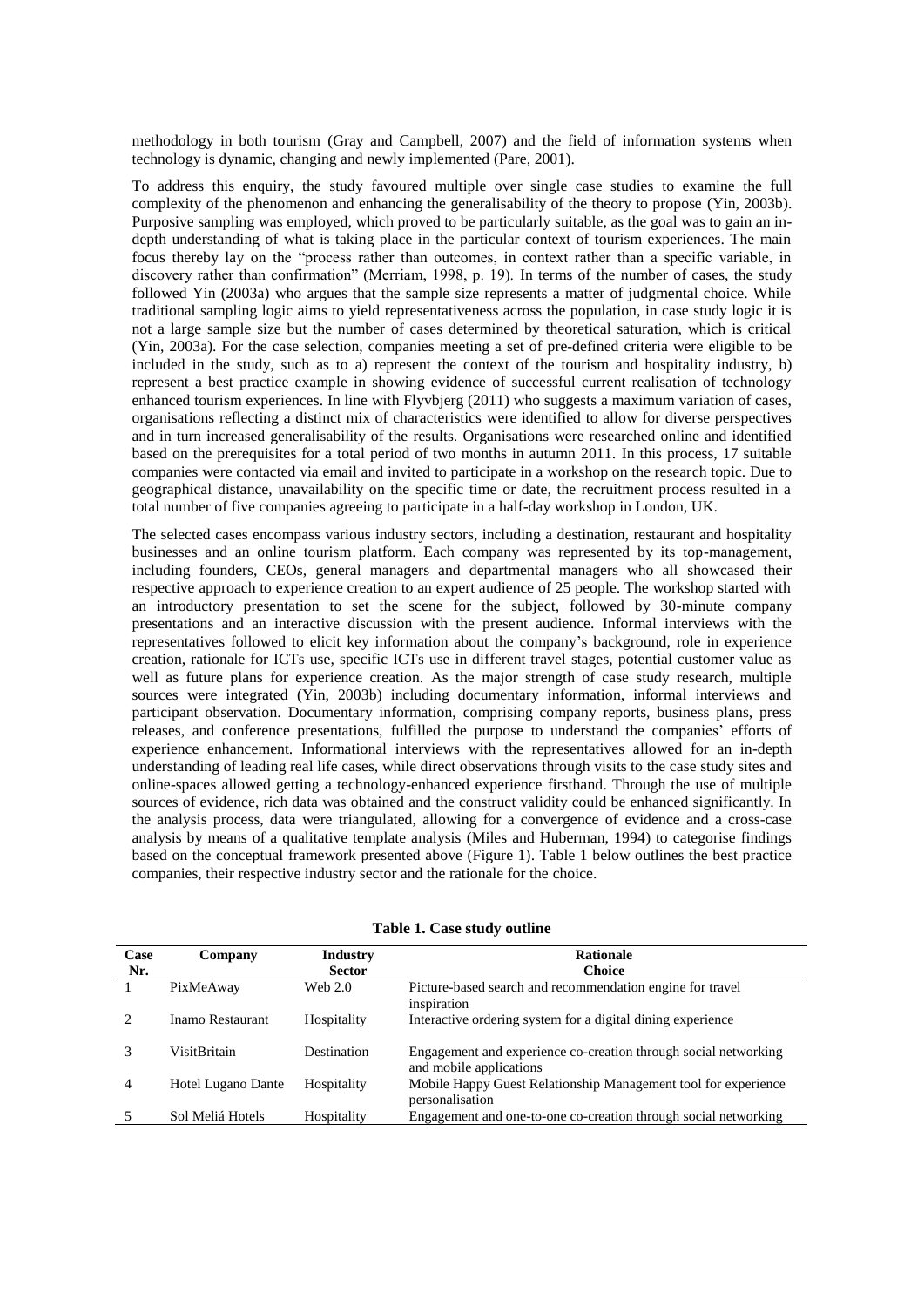### **4 Findings and discussion**

Having undertaken five case studies, this section presents the findings of the study, offering two main contributions, an experience typology matrix and an experience hierarchy. More specifically, the case studies uncover the role of technology in the experience in terms of a) which types of technologies come into use, b) the intensity of technology in the experience and c) the intensity of technology for cocreation. Based on the five cases analysed, types of technology enhanced tourism experiences are differentiated and a nine-field experience typology matrix is developed to graphically pinpoint the respective experience types. This work takes the discussion further and proposes an experience hierarchy with four overall levels of experiences to provide a succinct understanding of technology enhanced tourism experiences.

### **4.1 Technology in the experience**

The analysis of the technology utilised, as the instrument transforming a conventional tourist experience into a technology-enhanced experience, is critical. Despite a plethora of technologies mentioned in literature, such as the Web 2.0, blogs, videos and social networking sites [\(Tussyadiah and Fesenmaier,](#page-15-16)  [2009\)](#page-15-16), it was essential to explore what types of ICTs and how these are used by leading companies to enhance experiences in practice. Technologies range from interactive websites, interactive ordering systems (eTable technology) to interactive mobile platforms (iPads), diverse social media channels (Facebook, Twitter) and mobile applications (Destination Apps). The findings from the case studies hence reveal that different technologies come into use, indicating a multiplicity of possible technologies and varying technological intensity for experience enhancement.

#### *Technology – Intensity in the experience*

The findings from the cross-case analysis indicate the need to distinguish between two main types of technologies for experience enhancement. In the first scenario, technology has the supplementary role to support the tourism experience, while in the second scenario, technology constitutes the integral part of the experience in becoming the experience itself.

In the case of *PixMeAway*, the company takes the role of an interactive online platform. PixMeAway is a picture based search engine which provides a new kind of travel inspiration, as consumers select appealing pictures, define their personal travel type and receive destination suggestions matching their criteria. In providing for a high interactivity, pictures and trip suggestions, the platform provides an innovative way to enhance the early stages of travel inspiration and planning and becomes the experience itself. Similarly, the *Inamo Restaurant* provides an example in which the technology is a core part of the experience. The Inamo Restaurant has pioneered in introducing a fully digitalised dining experience and interactive ordering system. This system, developed by E-Table™, uses a combination of table touchpads and overhead projection to allow customers to see the food and drinks menu projected onto the table surface. The system further allows customers to change table clothes to the current mood and preferences, watch their food being prepared in the kitchen through a webcam in real time, manage the waiter and bills, explore the local neighbourhood for activities afterwards, or order a cab home. By doing so, the restaurant provides the physical technology (interactive tables) without which the unique dining experience could not occur, rendering the technology the central element of the experience creation.

Contrastingly, the three other best practice cases show a predominant focus on the core tourism experience. Technology takes on a complementary role, which can be used but does not constitute an integral part of the experience. *VisitBritain, Sol Meliá* and *Hotel Lugano Dante* represent examples in which the destination, the hotel product, service and experience offered remains the core function. If the tourist chooses to, technology can become part of the experience through active involvement, social media engagement pre/during/post travel, provision of personalised information or use of mobile applications on-site. The extent to which technology is used to engage and co-create with the company is defined by the tourist at discretion. The more engagement tourists have with the technologies and platforms the richer their physical experience can be. As a result, the difference to the above mentioned examples with technology being the center of the experience, in these cases the experience varies from a lightly-technology-assisted to a strongly-technology-empowered experience in the pre-, during- and posttravel stages. This means that it is not sufficient to recognise technology as a generic facilitator of the experience. Rather, there is a clear need to differentiate technology in terms of core or supplementary element of the experience. In addition to examining the intensity of different types of technologies, it is equally important to shed light on the intensity of technology-facilitated co-creation in the experience.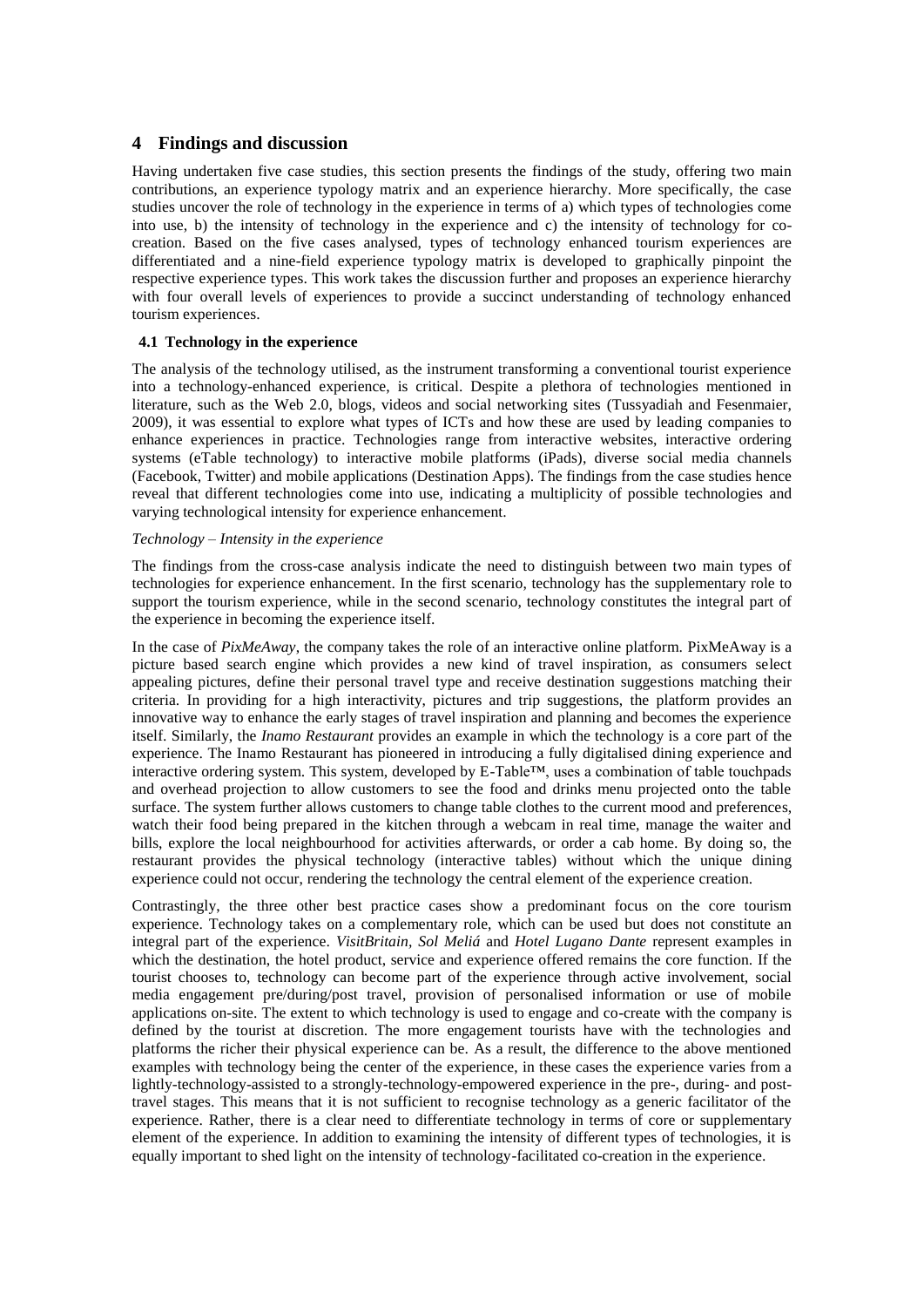#### *Technology – Intensity of co-creation*

The case studies reveal that all technologies identified share the characteristic of a high level of interactivity. Interactive ICTs adopted allow tourists to interact, engage and act with the different stakeholders, such as the company, members of staff, other consumers, destination resources or the overall experience space. Interactivity and social engagement on different levels appears to be a key requirement of technologies used for the enhancement of experiences. For instance, the interactive website of *PixMeAway* allows consumers to interact with the interface, select appealing travel motifs, the traveler type and define their travel personality, based on which relevant destinations are suggested.

The case of the hospitality context shows that mobile platforms can come into play to facilitate and enhance the level of interaction between the company and the guest throughout the entire hotel experience. *Hotel Lugano Dante* has developed a unique concept called HGRM, Happy Guest Relationship Management. This system, which is accessible to all staff through a mobile platform, enables the company to amalgamate all interactions of staff and guests on one level throughout the whole guest's journey, before, during and after the stay. Guests provide personal information and preferences, such as room temperature, favourite beverages, preferred newspapers etc. while members of staff retrieve this specific information. By accessing the platform on a mobile device, the hotel and guests co-create through exchanging information in real time, which are used to facilitate encounters on multiple touch points. This leads to more personalised interactions, more valuable service encounters and on overall enhanced experience for the guest. In a similar vein, the case of *Inamo Restaurant* confirms that technology constitutes an important instrument to allow for customer-centric co-creation of the experience. The eTable technology enables guests to adapt the colour scheme of the electronic table cloths, control the dining experience, manage the ordering process, waiters, bills and discover the local area. These examples demonstrate that technology constitutes an essential part of a co-created experience between the restaurant, hotel and its guests.

Besides using technology for enhancing co-creation between companies and customers, the findings from the case studies indicate that technology is also used to facilitate customer-to-customer co-creation. In the case of Sol Meliá and VisitBritain, technology in form of social media comes into play. For instance, *VisitBritain* engages a large number of tourists, fans and followers from all around the world throughout all stages, pre-, during- and post-travel. By doing so, they build relationships between overseas tourists and UK visitor attractions as well as allow tourists to engage among themselves to commonly co-create a digital global guest book on social media. Moreover, the mobile application Top 50 UK Places is a best practice example of customer-to-customer co-creation. Tourists are encouraged to generate content in terms of photography and videos and share them with others through the LoveUK Flickr and Facebook platforms. This enables the organisation to show the destination through the eye of the real customer. According to VisitBritain, customer involvement has become paramount and the mobile application 50 UK Places reflects this trend by ranking popular attractions purely on tourists' check-ins in Facebook places. In that VisitBritain steps back in its role as the dominant experience provider, it places the control in the hands of the consumers, who are encouraged to co-create the experience among each other.

Furthermore, the case of *Sol Meliá* reveals how to use the increasing power of the Web 2.0 and social media to create active conversations with and among customers. By exploiting the full potential of the collective space of the Web 2.0 and social media [\(Sigala, 2009\)](#page-15-14), Sol Meliá can be considered as an industry leader in guest engagement by developing a system called ME Ecoystem. Unlike most examples advocating the need for company-to-customer or customer-to-customer co-creation, this system extends co-creation to a one-to-one basis on all levels. The ME Ecosystem allows for a person-to-person engagement through encouraging a circle of wide-ranging interactions between single members of staff of Sol Meliá, including managers, employees, guests, twitter-followers who are all interconnected and conjointly co-creating the tourism experience. Through the use of diverse social media and mobile applications, such as Facebook, Twitter and location based services, they advocate that interaction must not only take place between the company as an entity but rather on a personal level where all people related to Sol Meliá are connected and encouraged to co-create among themselves. In the destination and hospitality context, this unifies people who advocate, have already visited, are planning to or are currently visiting the respective destination, hotel or attraction.

The cross-analysis of the different cases leads to the suggestion that technology is revolutionising experience creation by offering high level of interactivity, personalisation and social engagement. This is in line with literature, such as [Gretzel et al. \(2006b\)](#page-13-16) who argue that consumers today expect marketers to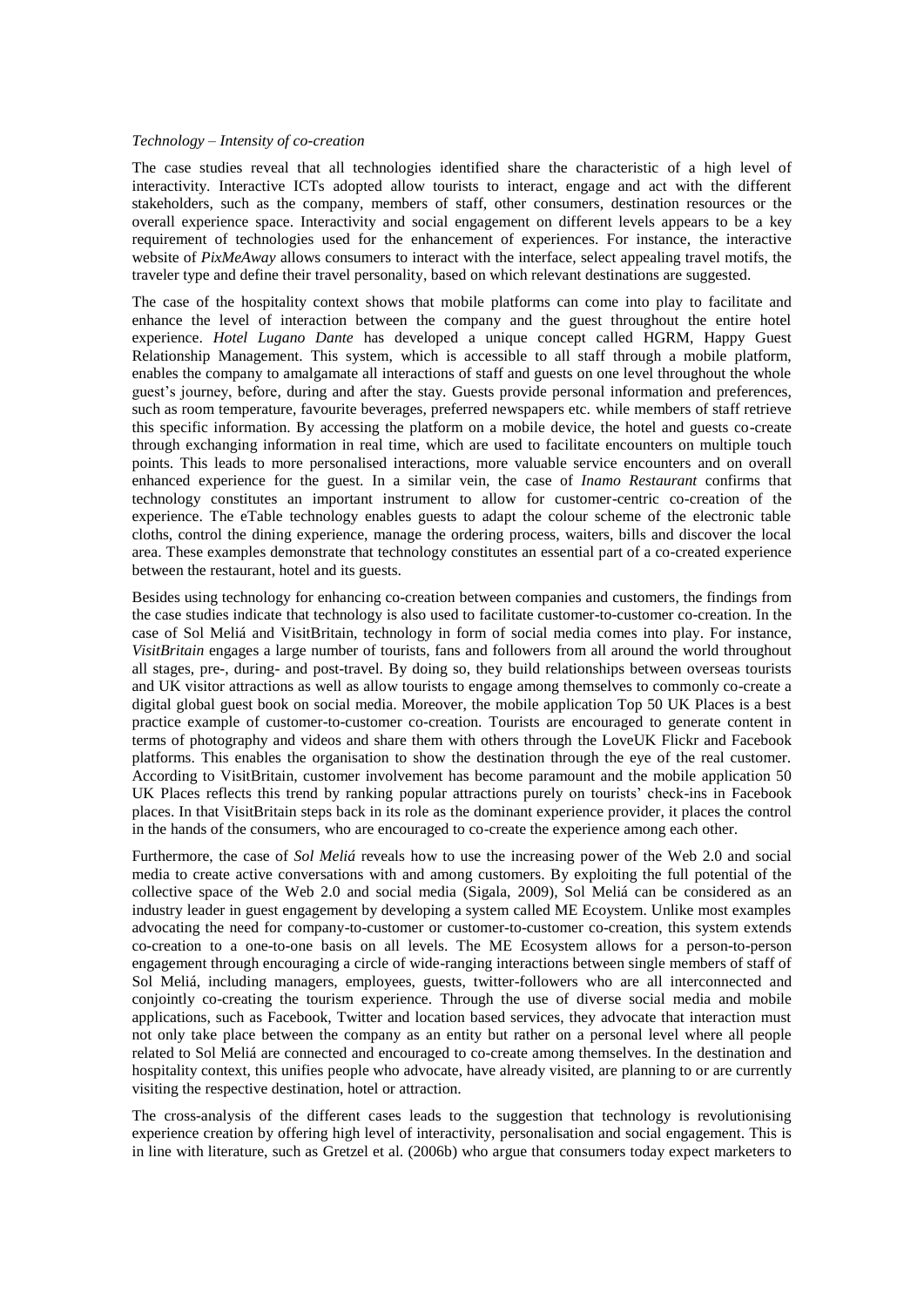provide personalised and customised experiences by meeting the latest technological standards. In this context, social media, such as Facebook, YouTube, Twitter or Flickr play an important role in empowering for enhanced levels of interactions among multiple parties. [Fotis et al. \(2011\)](#page-13-5) confirm the importance of social media throughout the entire journey as a platform for tourism providers and tourist consumers to engage, interact and share experiences [\(Dwivedi et al., 2012\)](#page-13-12).

#### **4.2 Experience typology matrix**

The findings from the five cases indicate varying intensities of technology and co-creation in experiences, leading to varying types of technology-enhanced tourism experiences. The cases have revealed that technology unquestionably represents a central element in the enhancement of experiences. However, what differs is the intensity of technology and co-creation which determines the nature of a particular experience. Based on the peculiarities of the experiences analysed, this work highlights that there is not one single technology-enhanced tourism experience but the need to take a more differentiated view. In drawing from literature and analysing the cases, this study establishes an experience typology matrix, classifying nine major types of experiences, shown in Figure 2. The matrix contains two axes, namely intensification of co-creation (vertical axis) and intensification of technology (horizontal axis). The vertical axis recognises three levels of co-creation including company-centric staging, company-consumer co-creation and multiplier co-creation. The horizontal axis comprises three levels, including low technology use, technology use to enhance the experience and technology as the core of the experience. Consequently, the varying intensities lead to the combination of nine-field experience typology matrix.



Experience Typology Matrix: Linking technology and co-creation

**Figure 2. Experience typology matrix: linking technology and co-creation.**

In analyzing the characteristics of the five case studies, it was found that all cases can be located in the four upper right fields (*5,6,8,9*) reflecting a high intensity of technology and co-creation respectively. This work, in attempting to offer a holistic perspective, embraces the lower ends of the axes and discusses nine fields to provide for a complete understanding of traditional (*light grey fields*) and new enhanced (*dark grey fields*) tourism experiences.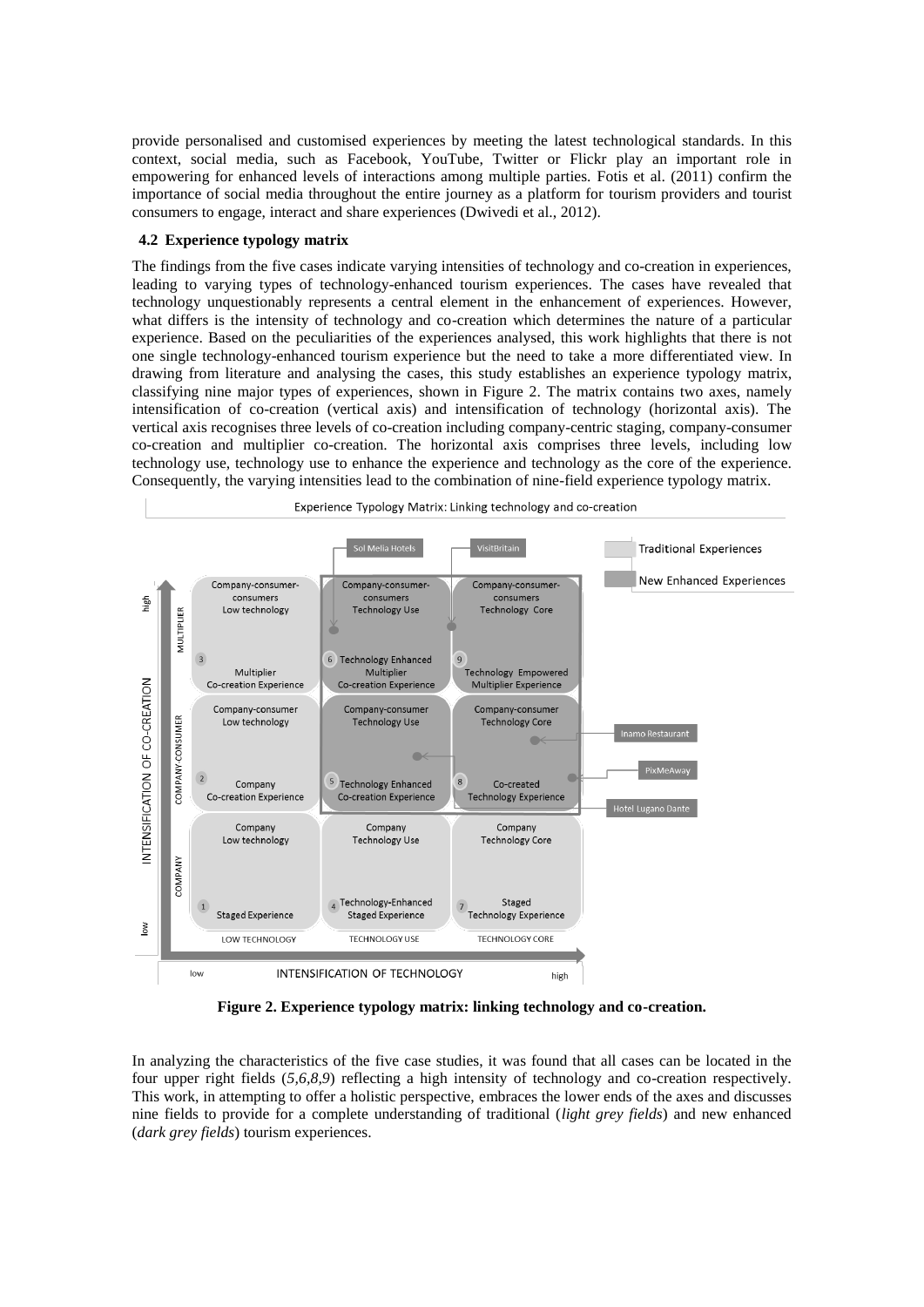*1-4, 7: Traditional Tourism Experience:* These experiences, found on the lower end of the continuum, are characterised by limited levels of technology and co-creation. Examining the horizontal axis, these include staged experiences, as prevalent in the experience economy [\(Pine and Gilmore, 1998\)](#page-14-20), which are determined by a company-centric experience delivery with technology facilitation to different extents (*see fields 1, 4, 7*). The vertical axis represents co-creation experiences, as proposed by [Prahalad and](#page-14-21)  [Ramaswamy \(2004b\)](#page-14-21), reflecting an increasing level of co-creation between companies and consumers as well as among consumer communities, while technology plays a minor role in facilitating these processes.

*5: Technology Enhanced Co-creation Experience.* Hotel Lugano Dante can be associated with this type of experience as the HGRM platform is used as an important instrument to enhance the core hotel experience. Enhanced co-creation thereby predominantly occurs on a company-consumer level. By allowing for a high level of guest-involvement it is distinct from a technology-enhanced staged experience (*4*) in which a company uses technology to assist the delivery of staged experiences.

*6: Technology Enhanced Multiplier Co-creation Experience.* Sol Meliá represents this type of experience due to its use of social networking technologies to facilitate co-creation with multiple stakeholders, including the tourist consumer, the hotel, single members of staff, other guests as well as followers and fans. By doing so, a multiplier effect of co-creation through technology is achieved, making it distinct from technology-enhanced co-creation experience (*5*).

*8: Co-created Technology Experience.* Inamo Restaurant and PixMeAway facilitate this type of experience creation. Technology constitutes the core element of the experience while co-creation is provided through personalisation and interaction with the company. This makes it distinct from a staged technology experience (*7*), in which technology is merely functional and lacks in the characteristic cocreation elements, such as traditional booking platforms or reservation systems.

*9: Technology Empowered Multiplier Experience.* This experience type requires technology as the core part of the experience while allowing for a multiplier level of co-creation. VisitBritain represents a highly intense experience on both levels of technology and co-creation. While technology itself is not the core part of the experience, the pervasive implementation of different social engagement channels and mobile applications throughout all three stages of travel, renders VisitBritain close to a fully technologyempowered multiplier experience.

### **4.3 Experience hierarchy**

The experience typology matrix provides a useful tool for tourism practice to analyse and identify both the type of experience they currently provide and plan to provide in the future. Most importantly, it allows them to understand which specific parameters need to be improved in order to enhance the experience further and in turn create higher value for the tourist. It is necessary to get a complete view and capture experience types on both the lower and high end of the experience continuum. While the analysed best practice cases represent the highest level of experiences, the majority of tourism organisations, whether hotels, destinations or airlines, yet have to achieve the full potential of co-creation [\(Binkhorst and Den](#page-12-5)  [Dekker, 2009\)](#page-12-5) and ICTs application [\(Buhalis and Wagner, 2013\)](#page-12-11). In seeking to develop the matrix further and make it more valuable for tourism theory and practice, this work develops an experience hierarchy. This hierarchy, like with any technology adoption hierarchy, provides a major theoretical contribution in that it depicts four overarching levels of experiences in terms of technology and respective increase of cocreation. These levels include the following:

- Conventional Experience (1)
- Technology-Assisted Experience (2)
- Technology-Enhanced Experience (3)
- Technology-Empowered Experience (4)

### *1 Conventional Experience*

The first experience level represents the conventional tourism experience, which is widely known in tourism research and practice, as experience mainly associated with the experience economy [\(Pine and](#page-14-20)  [Gilmore, 1998\)](#page-14-20). This type of experience is characterised by a mostly one-directional creation and delivery of the experience by the company. Accordingly, the consumer's level of involvement in the creation of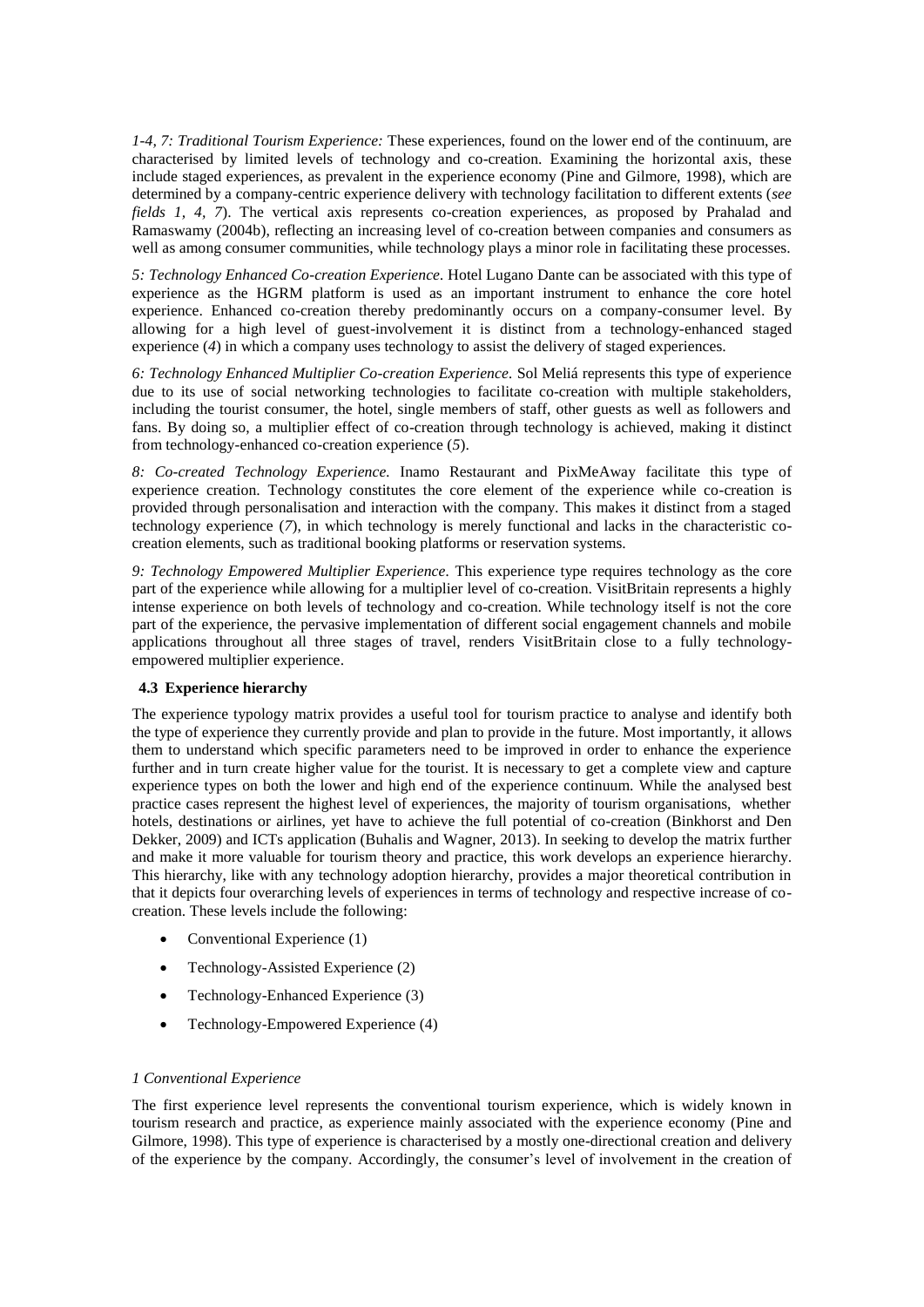the experience remains low and only occurs at the consumption limited of the experience. The adoption and integration of technology at this level is non-existent or restricted. As such, experiences lacking technology-facilitation provide tourists with the basic value proposition while much potential for connecting, engaging and co-creating the experience, is still to be exploited. Given the limited realisation of technology and co-creation of experiences in the tourism industry [\(Binkhorst and Den Dekker, 2009\)](#page-12-5), this experience level still represents one of the most common types of tourism experiences in practice.

### *2 Technology-Assisted Experience*

Technology-assisted experiences need to be understood as experiences with increasing implementation of technology. At this level, technologies mainly provide a facilitating role of the tourism experience in assisting the consumer to access websites, booking systems, use mail and technologies for communication. This experience is characterised by Web 1.0 technologies, such as non-interactive websites, distribution systems, reservations systems among many technological applications [\(Buhalis and](#page-12-9)  [Jun, 2011\)](#page-12-9), which are useful in assisting the tourism experience while however not allowing for tourists to interact or to co-create their experiences. With customer engagement and co-creation remaining relatively low, this experience has mostly been prevalent prior to the advent of the Web 2.0 and social media.

#### *3 Technology-Enhanced Experience*

Technology-enhanced experiences succeed the technology-assisted experience in taking advantage of technologies available in the Web 2.0 to make consumers actively participate and shape the creation of their experiences. Consumers use social media, such as Facebook, Twitter, Flickr or TripAdvisor to interact with organisations, use review sites, comment and use media to share their experiences [\(Tussyadiah and Fesenmaier, 2009\)](#page-15-16). Characterised by the interactivity of Web 2.0 technologies, the level of customer involvement of the experience is high, rendering the experience creation a dynamic process between the company, the tourist consumer and other consumers. Considering the potential of social networking tools to enhance co-creation, the levels of co-creation can be intensified in multiple spaces and between multiple parties resulting in higher value for the tourist.

#### *4 Technology-Empowered Experience*

In considering both the literature and the findings highlighted in this work, it is evident that successful experiences incorporate high levels of technology and co-creation of an experience. In contrast to technology-assisted and enhanced experiences, in which technology plays a supporting role, the fourth level of experience is characterised by a combination of both elements of technology empowering and being integral part of the experience. At this level, technology needs to exist for the experience to happen. The main difference to other experiences is that technology is pervasive throughout all stages of travel, service encounters and touch points in the physical tourism destination or online space with multiple stakeholders. In taking full advantage of the plethora of different ICTs available, technology becomes the key element and epitome of an innovative contemporary tourism experience.

Given that staged experiences generate high value for consumers (Pine [and Gilmore, 1999\)](#page-14-0) and cocreation yields higher value for consumers [\(Binkhorst and Den Dekker, 2009\)](#page-12-5), the consumer value through technology-empowerment can be maximised. This argument is substantiated in literature that the implementation of ICTs enhances experiences [\(Arnold and Geser, 2008\)](#page-12-12), as it allows for active participation [\(Prahalad and Ramaswamy, 2004a\)](#page-14-10), customisation and personalisation of the experience [\(Niininen et al., 2007\)](#page-14-15), provides more satisfaction due to access and availability of services [\(Law et al.,](#page-14-12)  [2009\)](#page-14-12) and creates more meaningful interrelations between the consumer and the experience environment [\(Binkhorst and Den Dekker, 2009\)](#page-12-5). This work thus highlights the technology-empowered experience as the most distinct and valuable experience, which can be achieved by integrating immersive technological solutions to allow the tourist to become highly involved, actively participate and co-create with multiple stakeholders throughout all stages of travel.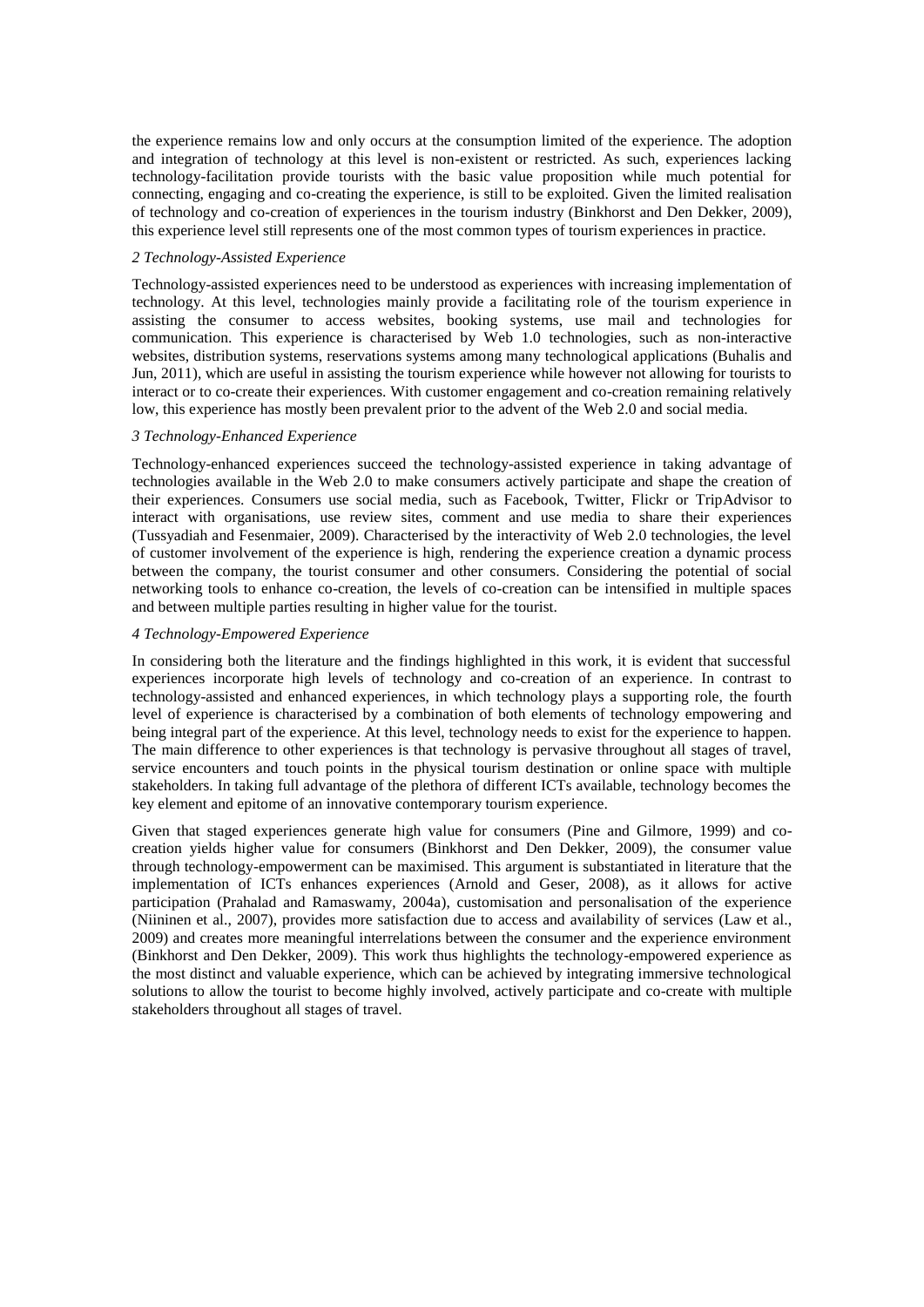

**Figure 3. Experience hierarchy**

This classification suggests that the integration of ICTs leads to enhanced experiences and an increase of value. Considering the difficulty to create the highest levels of experiences and their limited evidence in practice to date, it can be argued that the numbers of companies realising high-level experiences are still low. However, with technological developments and the penetration of ICTs to everyday life, especially for young generations, it is evident that tourism organisations will be progressing through the different levels in the hierarchy and gradually integrate technology to all aspects of their business for the enhancement of experiences. As the constant increase of value for the tourist is the utmost priority in experience creation, it is crucial for tourism organisations to evaluate their current experience and value created in seeking to progress to the next level. In this process, ICTs will play the key role. Emerging technological developments, such as near field communications, SoLoMo, augmented reality and gaming will provide a range of innovative technologies that will drive more adoption of technology for the creation of fully technology-empowered experiences. The contribution of this hierarchy is that it provides a valuable instrument for company experiences and competitiveness, as to understand the current and future experience levels and value propositions alike.

## **5 Conclusion and implications**

Technology is significantly changing the tourist experience. The notion of technology enhancing the tourism experience is not new, however a holistic understanding on both a conceptual and empirical level represents a major gap. In conceptually building on the framework of Technology Enhanced Tourism Experiences by [Neuhofer and Buhalis \(2012\)](#page-14-2), this is the first study to take an integrated approach of converging technology and co-creation in experiences and exploring this concept empirically. The findings from the case studies reveal that technology and co-creation are both key parameters to allow for the development of enhanced experiences. Depending on the relative intensity of these elements, the work has concluded to recognise not only one single technology enhanced experience, but to differentiate between several types of technology enhanced experiences. In that, this work makes two main contributions. This study has developed an experience typology matrix, which by recognising the differentiation between nine types of experiences, provides for an understanding of co-creation and technology and how the intensification of these two lead to technology enhanced experiences. By advancing the matrix conceptually, the second main contribution is an experience typology hierarchy, which distinguishes four main levels of experiences to provide a useful instrument for companies to understand their current experience position and prospective experience levels to be achieved.

This study is novel in having undertaken a first empirical exploration of technology enhanced tourism experiences leading to critical implications for both tourism theory and practice. Theoretically, it provides four main contributions to our current understanding of experiences. It has a) provided a first empirical investigation into technology enhanced tourist experiences, b) analysed leading cases to understand different types of experiences, c) developed an experience typology matrix and an experience typology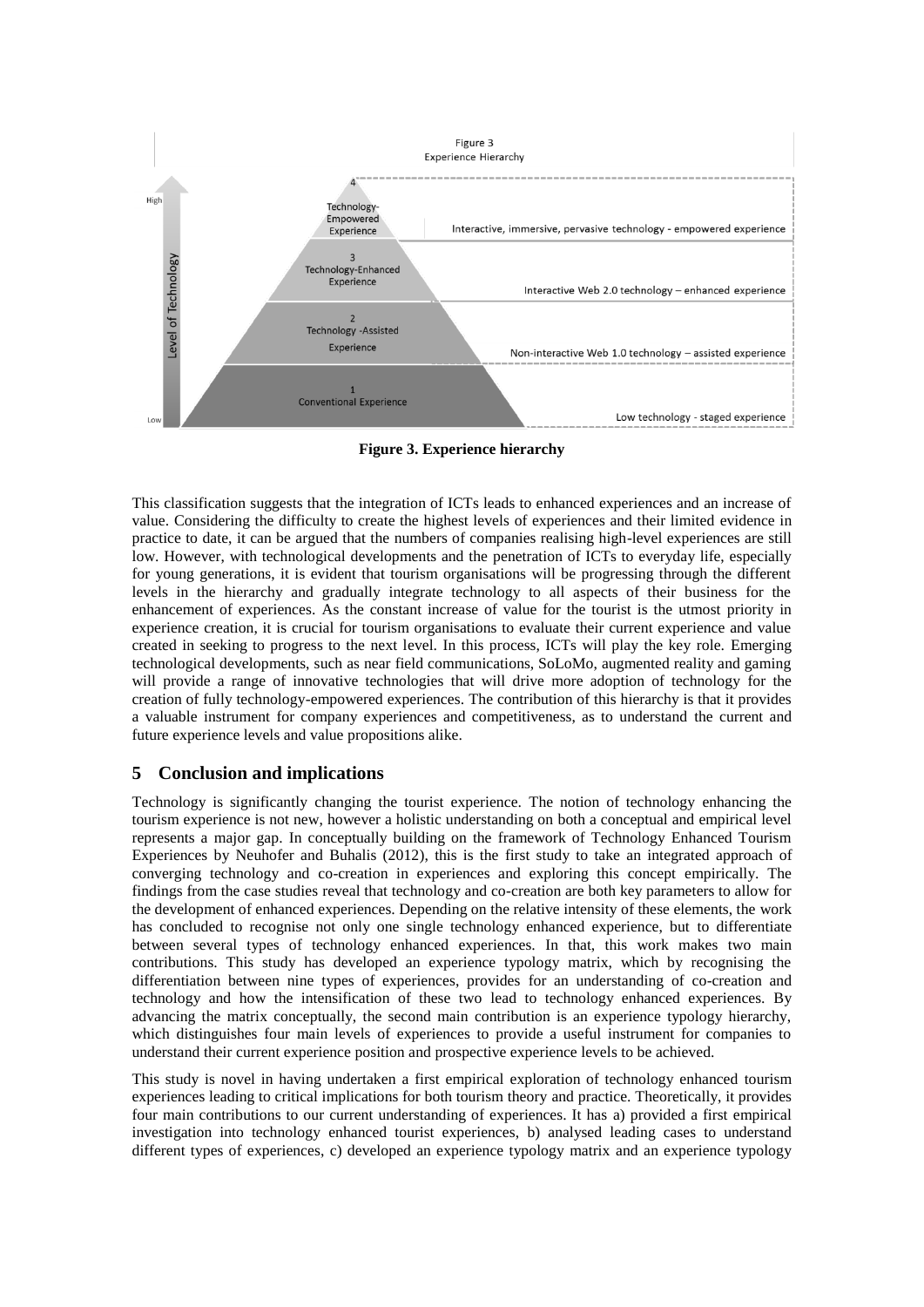hierarchy, and d) empirically as well as conceptually developed the highly needed understanding of technology enhanced experiences in the context of tourism. From a managerial perspective, a number of implications emerge from this study for the creation and enhancement of tourism experiences through invaluable insights into leading best practice examples of the tourism industry. This provides a critical practical understanding of how experience leaders are realising technology enhanced experiences. For tourism companies this knowledge is critical as to a) understand leading examples and understand why these create enhanced and high-value experiences, b) assess the own experience proposition by means of the matrix, understand unexploited potential and maximise the experience enhancement through the intensification of technology and co-creation. This allows companies which are not yet fully embracing technology enhanced tourism experiences to evaluate their own position and advance their competitive advantage.

In presenting a first empirical exploration of the technology enhanced tourism experiences concept, this work hopes to stimulate further research in the area. In advocating a holistic approach, it is suggested that further research would be needed to complement this study with a consumer perspective. This could provide further implications for companies to this knowledge to facilitate technology enhanced experiences. Further research is needed to a) expand on the theoretical contributions of this research and apply both the experience matrix and hierarchy b) strengthen and validate the findings with further studies and c) extend the scientific discourse emerging in this area both conceptually and empirically.

#### **References**

- <span id="page-12-6"></span>Aho S K. 2001. Towards a general theory of touristic experiences: Modelling experience process in tourism. *Tourism Review* **56**(3/4): 33-37.
- <span id="page-12-8"></span>Andersson T D. 2007. The Tourist in the Experience Economy. *Scandinavian Journal of Hospitality and Tourism* **7**(1): 46-58.
- <span id="page-12-12"></span>Arnold D B, Geser G, 2008. The EPOCH research agenda for the applications of ICTs to cultural heritage Excellence in Processing Open Cultural Heritage. *In: Archaeolingua*, Budapest,
- <span id="page-12-10"></span>Barwise P, Elberse A, Hammond K. 2006. Marketing and the Internet. *In:* B. Weitz & R. Wensley (eds.) *Handbook of Marketing.* Thousand Oaks, CA: Sage Publications Inc, 527-557.
- <span id="page-12-4"></span>Beeton S, Bowen H E, Santos C A. 2006. State of knowledge: Mass media and its relationship to perceptions of quality. *In:* G. Jennings & N. P. Nickerson (eds.) *Quality Tourism Experiences.* Oxford: Elsevier Butterworth-Heinemann
- <span id="page-12-5"></span>Binkhorst E, Den Dekker T. 2009. Agenda for Co-Creation Tourism Experience Research. *Journal of Hospitality Marketing & Management* **18**(2/3): 311-327.
- <span id="page-12-0"></span>Buhalis D. 1998. Strategic use of information technologies in the tourism industry. *Tourism Management* **19**(5): 409-421.
- <span id="page-12-2"></span>Buhalis D. 2003. *eTourism: Information technology for strategic tourism management.* Harlow, UK: Prentice Hall.
- <span id="page-12-9"></span>Buhalis D, Jun S H, 2011. E-tourism. *Contemporary Tourism Reviews* [Online]. Available from: [http://www.goodfellowpublishers.com/free\\_files/fileEtourism.pdf](http://www.goodfellowpublishers.com/free_files/fileEtourism.pdf) [Accessed 10 October 2012].
- <span id="page-12-1"></span>Buhalis D, Law R. 2008. Progress in information technology and tourism management. 20 years on and 10 years after the internet. The state of eTourism research. *Tourism Management* **29**(4): 609– 623.
- <span id="page-12-3"></span>Buhalis D, Licata M C. 2002. The future eTourism intermediaries. *Tourism Management* **23**(3): 207– 220.
- <span id="page-12-11"></span>Buhalis D, Wagner R. 2013. E-destinations: Global Best Practice in Tourism Technologies and Application. *In:* L. Cantoni & Z. Xiang (eds.) *Information and Communication Technologies in Tourism 2012.* Austria: Springer Verlag, 119-130.
- <span id="page-12-7"></span>Caru A, Cova B. 2003. Revisiting consumption experience. *Marketing Theory* **3**(2): 267-286.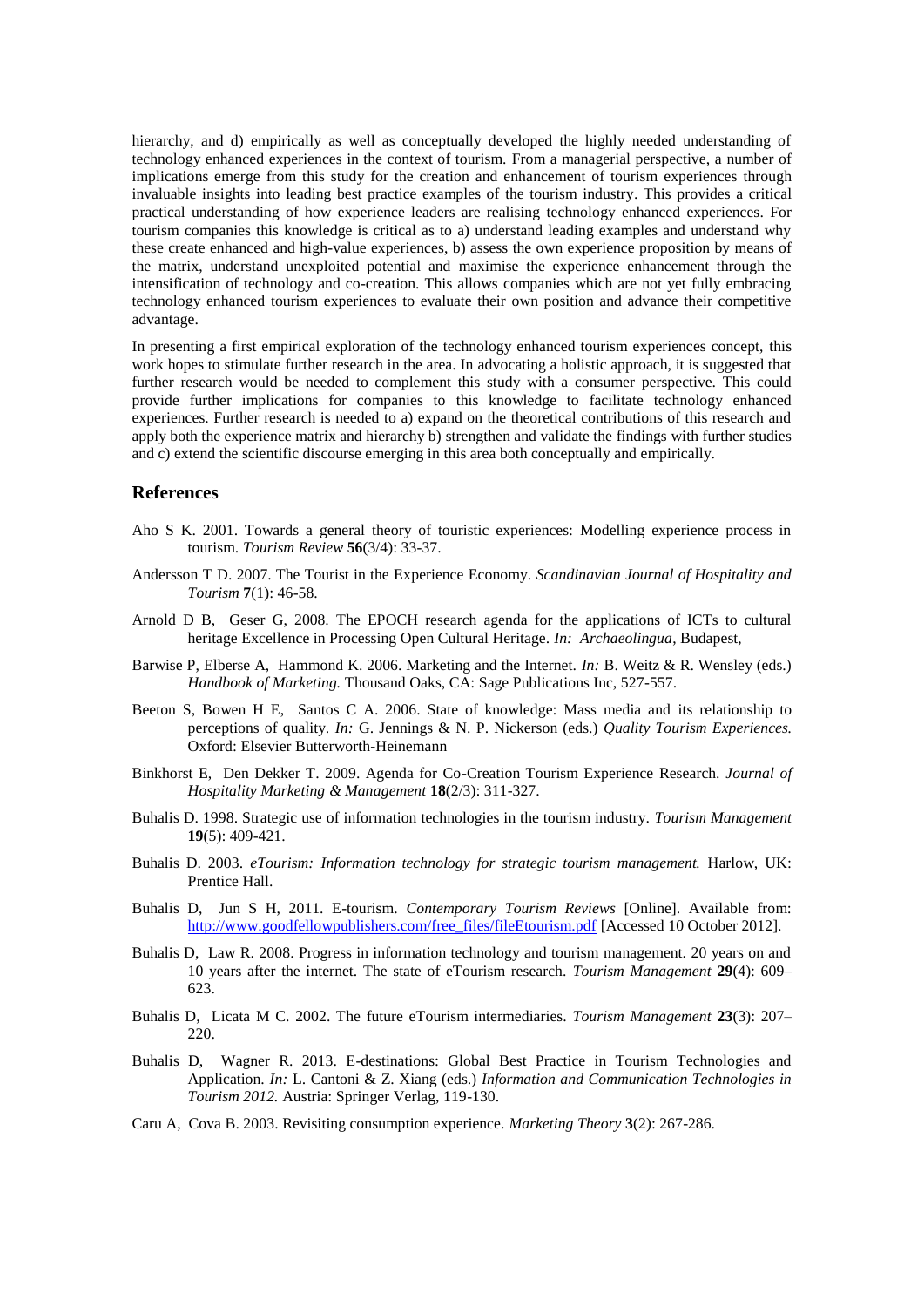- <span id="page-13-14"></span>Cho Y-H, Wang Y, Fesenmaier D R. 2002. The Web-Based Virtual Touri in Tourism Marketing. *Journal of Travel & Tourism Marketing* **12**(4): 1-17.
- <span id="page-13-7"></span>Cohen E. 1979. A Phenomenology of Tourist Experiences. *Sociology* **13**(2): 179-201.
- <span id="page-13-8"></span>Csikszentmihalyi M. 1975. *Beyond Boredom and Anxiety: The Experience of Play in Work and Games.* San Francisco: Jossey-Bass Publishers.
- <span id="page-13-9"></span>Cutler S Q, Carmichael B. 2010. The Dimensions of the Tourist Experience. *In:* M. Morgan, P. Lugosi & J. R. B. Ritchie (eds.) *The Tourism and Leisure Experience: Consumer and Managerial Perspectives.* Bristol: Channel View Publications, 3-26.
- <span id="page-13-4"></span>Darmer P, Sundbo J. 2008. Introduction to experience creation. *In:* J. Sundbo & P. Darmer (eds.) *Creating Experiences in the Experience Economy.* Cheltenham: Edward Elgar, 1-12.
- <span id="page-13-12"></span>Dwivedi M, Yadav A, Venkatesh U. 2012. Use of social media by national tourism organizations: a preliminary analysis. *Information Technology and Tourism* **13**(2): 93-103.
- <span id="page-13-11"></span>Egger R, Buhalis D. 2008. *eTourism Case Studies: Management and Marketing Issues.* Burlington: Elsevier Ltd.
- <span id="page-13-20"></span>Flyvbjerg B. 2011. Case Study. *In:* K. Norman, N. Denzin & Y. Lincoln (eds.) *The Sage Handbook of Qualitative Research.* 4th edn ed. Thousand Oaks, CA: Sage, 301-316.
- <span id="page-13-5"></span>Fotis J, Buhalis D, Rossides N. 2011. Social Media Impact on Holiday Travel Planning: The Case of the Russian and the FSU Markets. *International Journal of Online Marketing* **1**(4): 1-19.
- <span id="page-13-19"></span>Gray N J, Campbell L M. 2007. A Decommodified Experience? Exploring Aesthetic, Economic and Ethical Values for Volunteer Ecotourism in Costa Rica. *Journal of Sustainable Tourism* **15**(5): 463-482.
- <span id="page-13-15"></span>Green N. 2002. On the Move: technology, mobility, and the mediation of social time and space. *The Information Society* **18**(4): 281-292.
- <span id="page-13-0"></span>Gretzel U, Fesenmaier D R, Formica S, O'Leary J T. 2006a. Searching for the Future: Challenges Faced by Destination Marketing Organizations. *Journal of Travel Research* **45**(2): 116-126.
- <span id="page-13-17"></span>Gretzel U, Fesenmaier D R, Lee Y-J, Tussyadiah I. 2011. Narrating travel experiences: The role of new media. *In:* R. Sharpley & P. Stone (eds.) *Tourist experiences: Contemporary perspectives.* New York: Routledge, 171-182.
- <span id="page-13-16"></span>Gretzel U, Fesenmaier D R, O'Leary J T. 2006b. The Transformation of consumer behaviour. *In:* D. Buhalis & C. Costa (eds.) *Tourism business frontiers: Consumers, Products and Industry.* Oxford: Elsevier, 9-18.
- <span id="page-13-2"></span>Gretzel U, Jamal T. 2009. Conceptualizing the Creative Tourist Class: Technology, Mobility, and Tourism Experiences. *Tourism Analysis* **14**(4): 471-481.
- <span id="page-13-1"></span>Guttentag D. 2010. Virtual reality: appplications and implication for tourism. *Tourism Management* **31**(5): 637-651.
- <span id="page-13-18"></span>Hallencreutz J, Turner D M. 2011. Exploring organizational change best practice: are there any clear-cut models and definitions? *International Journal of Quality and Service Sciences* **3**(1): 60-68.
- <span id="page-13-13"></span>Hays S, Page S J, Buhalis D. 2012. Social media as a destination marketing tool: its use by national tourism organisations. *Current Issues in Tourism* **(In Press)**(1-29.
- <span id="page-13-10"></span>Hoffman D. 2000. The revolution will not be televised: Introduction to the special issue on Marketing Science and the Internet. *Marketing Science* **19**(10): 1-3.
- <span id="page-13-6"></span>Holbrook M B, Hirschman E C. 1982. The Experiential Aspects of Consumption - Consumer Fantasies, Feelings, and Fun. *Journal of Consumer Research* **9**(2): 132-140.
- <span id="page-13-3"></span>Huang J, Hsu C H C. 2010. The Impact of Customer-to-Customer Interaction on Cruise Experience and Vacation Satisfaction. *Journal of Travel Research* **49**(1): 79-92.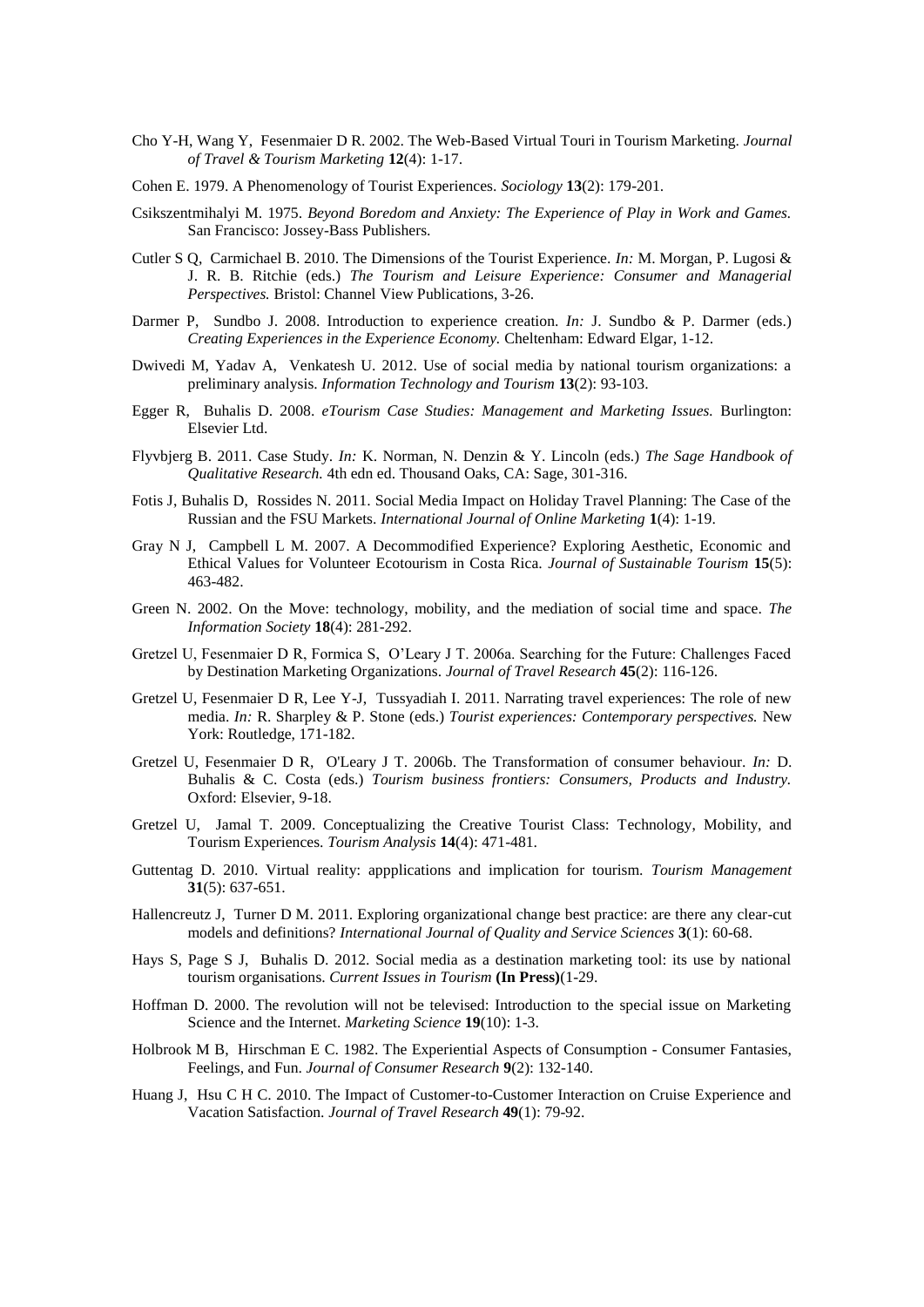- <span id="page-14-16"></span>Huang Y-C, Backman S J, Backman K F, 2010. The Impacts of Virtual Experiences on People's Travel Intentions *In:* U. Gretzel, R. Law & M. Fuchs, eds. *ENTER 2010*, Lugano, Switzerland: Springer-Verlag.
- <span id="page-14-14"></span>Inversini A, Cantoni L, Buhalis D. 2010. Destinations Information Competitors and Web Reputation. *Information Technology and Tourism* **11**(221-234.
- <span id="page-14-5"></span>Ismail A R, 2010. *Investigating British customers' experience to maximize brand loyalty within the context of tourism in Egypt: Netnography & structural modelling approach.* Doctor of Philosophy in Marketing, Brunel University.
- <span id="page-14-3"></span>Jennings G, Lee Y S, Ayling A, Lunny B, Cater C, Ollenburg C. 2009. Quality Tourism Experiences: Reviews, Reflections, Research Agendas. *Journal of Hospitality Marketing & Management* **18**(2-3): 294-310.
- <span id="page-14-8"></span>Kim J H, Ritchie J R B, McCormick B. 2011. Development of a Scale to Measure Memorable Tourism Experiences. *Journal of Travel Research* **51**(1): 12-25.
- <span id="page-14-4"></span>Larsen S. 2007. Aspects of a Psychology of the Tourist Experience. *Journal of Hospitality and Tourism* **7**(1): 7-18.
- <span id="page-14-12"></span>Law R, Leung R, Buhalis D. 2009. Information Technology Applications in Hospitality and Tourism: A Review of Publications from 2005 to 2007. *Journal of Travel & Tourism Marketing* **26**(5-6): 559-623.
- <span id="page-14-6"></span>MacCannell D. 1973. Staged Authenticity: Arrangements of Social Space in Tourist Settings. *American Journal of Sociology* **79**(3): 589-603.
- <span id="page-14-1"></span>McCarthy J C, Wright P C. 2004. *Technology as experience.* Cambridge, MA: MIT Press.
- <span id="page-14-19"></span>Miles M B, Huberman A M. 1994. *Qualitative data analysis: an expanded sourcebook.* 2nd ed ed. London: Sage Publications.
- <span id="page-14-9"></span>Morgan M, Lugosi P, Ritchie J R B. 2010. *The Tourism and Leisure Experience: Consumer and Managerial Perspectives.* Bristol: Channel View.
- <span id="page-14-7"></span>Mossberg L. 2003. *Att skapa upplevelser: från OK till WOW.* Lund: Studentliteratur.
- <span id="page-14-2"></span>Neuhofer B, Buhalis D, 2012. Understanding and managing technology-enabled enhanced tourist experiences. *In: The 2nd Advances in Hospitality and Tourism Marketing & Management*, *June*, Corfu.
- <span id="page-14-15"></span>Niininen O, Buhalis D, March R. 2007. Customer empowerment in tourism through consumer centric marketing (CCM). *Qualitative Market Research: An International Journal* **10**(3): 265-281.
- <span id="page-14-18"></span>Pare G, 2001. Using a positivist case study methodology to build and test theories in information systems:<br>illustarrations from four exemplary studies. Available from: illustarrations from four exemplary studies. Available from: [http://www2.hec.ca/gresi/documents/cahier0109.pdf.](http://www2.hec.ca/gresi/documents/cahier0109.pdf)
- <span id="page-14-20"></span>Pine J B, Gilmore J H. 1998. Welcome to the experience economy. *Harvard Business Review* **76**(4): 97.
- <span id="page-14-0"></span>Pine J B, Gilmore J H. 1999. *The Experience Economy: Work is a Theatre and every Business a Stage.* Cambridge: Harvard Business School.
- <span id="page-14-13"></span>Poon A. 1993. *Tourism, technology and competitive strategies.* Wallingford, UK: CAB International.
- <span id="page-14-10"></span>Prahalad C K, Ramaswamy V. 2004a. Co-creation experiences: The next practice in value creation. *Journal of Interactive Marketing* **18**(3): 5-14.
- <span id="page-14-21"></span>Prahalad C K, Ramaswamy V. 2004b. *The Future of Competition: Co-Creating Unique Value with Customers.* Boston: Harvard Business School Press.
- <span id="page-14-11"></span>Prebensen N K, Foss L. 2011. Coping and Co-creating in Tourist Experiences. *International Journal of Tourism Research* **13**(54-67.
- <span id="page-14-17"></span>Ramaswamy V. 2009. Co-Creation of Value – Towards an Expanded Paradigm of Value Creation. *Marketing Review St. Gallen* **6**(11-17).